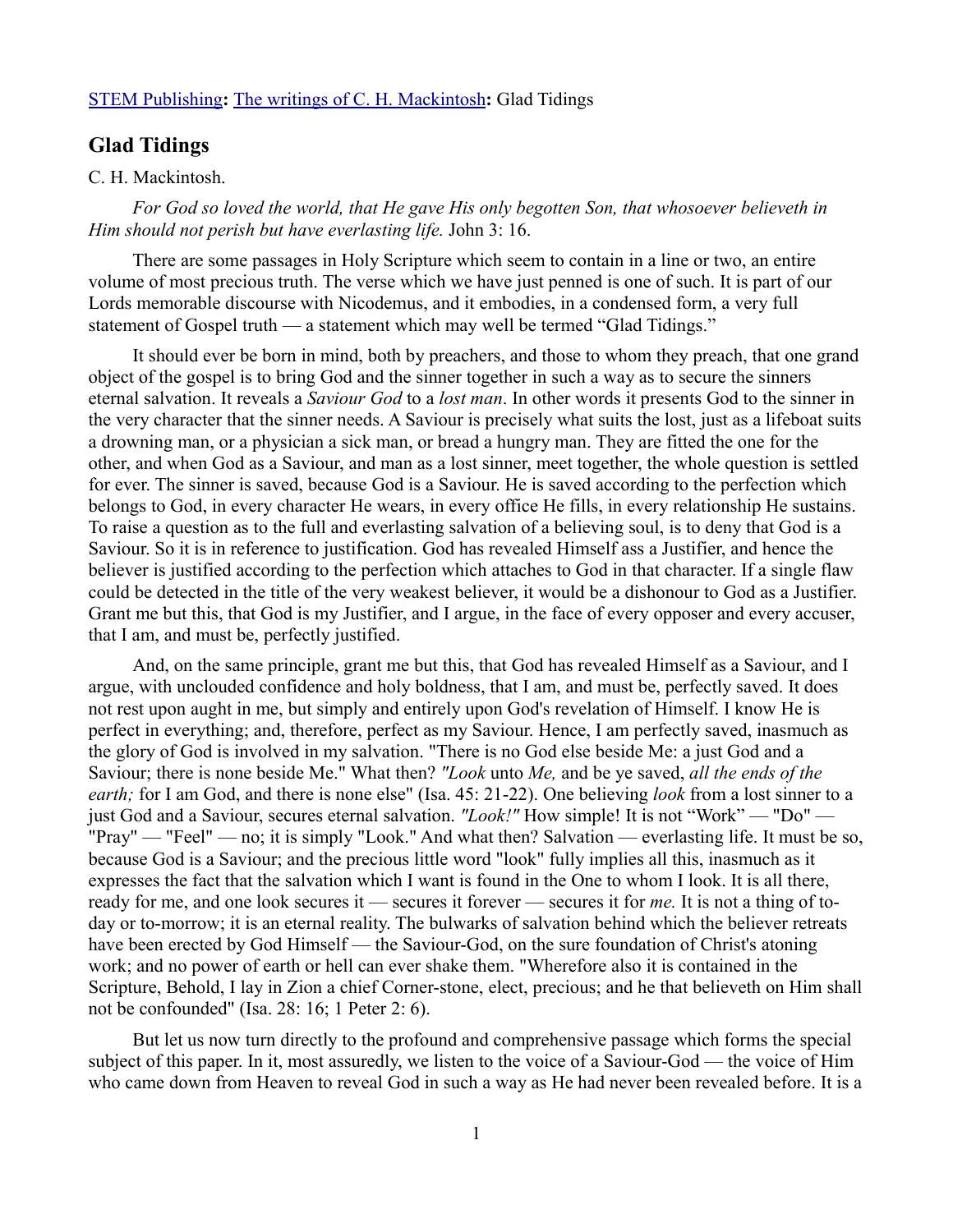marvellously blessed fact that God has been fully revealed in this world — revealed, so that we — the writer and the reader of these lines — may know Him, in all the reality of what He is — know Him, each for himself, with the utmost possible certainty, and have to do with Him, in all the blessed intimacy of personal communion.

Think of this! Think, we beseech you, of this amazing privilege. You may know God for yourself, as *your* Saviour, *your* Father, *your* own very God. You may have to do with Him; you may lean upon Him, cling to Him, walk with Him, live and move and have your being in His own most blessed presence, in the bright sunshine of His loving countenance, under His own immediate eye.

This is life and peace. It is far more than mere theology or systematic divinity. These things have their value, but, be it remembered, a man may be a profound theologian, an able divine, and yet live and die without God and perish eternally. Solemn, awful, overwhelming thought! A man may go down to hell, into the blackness and darkness of an eternal night, with all the dogmas of theology at his fingers' ends. A man may sit in the professor's chair, stand in the pulpit and at the desk; he may be looked up to as a great teacher and an eloquent preacher: hundreds may sit at his feet and learn, thousands may hang on his lips and be enraptured, and, after all, he himself may descend into the pit, and spend a dismal, miserable eternity in company with the most profane and immoral.

Not so, however, with one who knows God as He is revealed in the face of Jesus Christ. Such a one has gotten life eternal. "This," says Christ, "is life eternal, that they might know Thee the only true God, and Jesus Christ, whom Thou hast sent" (John 17: 3). It is not life eternal to know theology or divinity. A man may sit down to the study of these, as he would to study law or medicine, astronomy or geology, and all the while know nothing of God, and therefore be without divine life, and perish in the end.

So also as to mere religiousness. A man may be the greatest devotee in the world. He may most diligently discharge all the offices, and sedulously attend upon all the ordinances of systematic religion; he may fast and pray; hear sermons and say prayers; be most devout and exemplary; and all the while know nothing of God in Christ; yea, he may live and die without God, and sink into hell forever. Look at Nicodemus. Where could you find a better sample of religious human nature than in him? A man of the Pharisees, a ruler, of the Jews, a master in Israel; one, moreover, who seemed to discern in the miracles of our Lord the clear proofs of His divine mission; and yet the word to him was, "Ye must be born again." We have no need, surely, to go farther than this to prove that a man may be not only religious, but actually a guide and a teacher of others, and yet not have divine life in his soul.

But it is not so with one who knows God in Christ. Such a one has life and an object. He has God Himself for his priceless portion. This is divine. It lies at the very foundation of personal Christianity and true religion. It is above and beyond everything. It is not, we repeat, mere theology, divinity, or religiousness; it is God Himself, known, trusted, and enjoyed. It is a grand, unmistakable reality. It is the soul of theology, the groundwork of divinity, the life of true religion. There is nothing in all this world like it. It is something which must be *felt* in order to be known. It is acquaintance with God, confidence in Him, and enjoyment of Him.

Now, it may be that the reader is disposed to ask, "How can I possess this priceless treasure? How can I know God for myself, in this living, saving, powerful manner? If it be true that without this personal knowledge of God I *must* perish eternally, then how am I to obtain it? What am I to do, what am I to be, in order to know God?" The answer is, God has revealed Himself. If He had not, we may say with decision that nothing that we could do, nothing that we could be, nothing in us or of us, could possibly make us acquainted with God. If God had not manifested Himself, we should have remained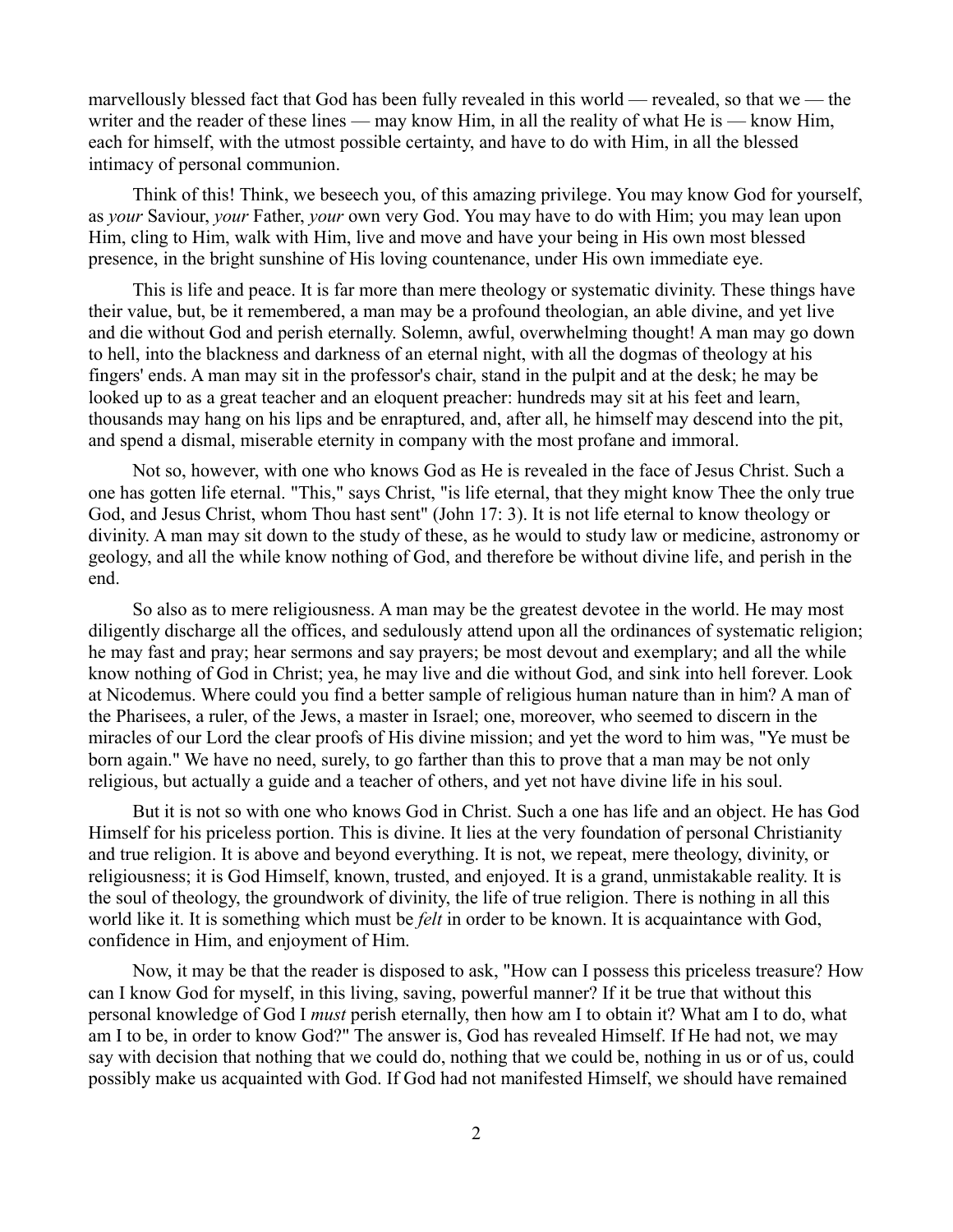forever in ignorance of Him and perished in our ignorance. But, seeing that He has come forth from the thick darkness and showed Himself, we may know Him according to the truth of His own revelation, and find, in that knowledge, everlasting life, and a spring of blessedness at which our ransomed souls shall drink throughout the golden ages of eternity.

We know of nothing which so clearly and forcibly proves man's utter incompetency to do aught towards procuring life, as the fact that the possession of that life is based upon the knowledge of God: and this knowledge of God must rest upon the *revelation* of God. In a word, to know God is life, to be ignorant of Him is death.

But where is He to be known? This is, in very deed, a grave question. Many a one has had to cry out, with Job, "Oh, that I knew where I might find Him." Where is God to be found? Am I to look for Him in creation? Doubtless, His hand is visible there; but ah! that will not do for me. A Creator-God will not suit a lost sinner. *The hand of power* will not avail for a poor, guilty wretch like me. I want *a heart of Love.* Yes, I want a heart that can love me in all my guilt and misery. Where can I find this? Shall I look into the wide domain of providence — the widely extended sphere of God's government? Has God revealed Himself there in such a way as to meet me, a poor lost one? Will providence and government avail for one who knows himself to be a hell-deserving sinner? Clearly not. If I look at these things, I may see what will perplex and confound me. I am short-sighted and ignorant, and wholly unable to explain the ins and outs, the bearings and issues, the why and the wherefore, of a single event in my own life, or in the history of this world. Am I able to explain all about the loss of *The London?* Can I account for the fact that a most valuable life is suddenly cut short, and an apparently useless one prolonged? There is a husband and the father of a large family; he seems perfectly indispensable to his domestic circle and yet, all in a moment, he is cut down, and they are left in sorrow and destitution; while, on the other hand, yonder lies a poor bed-ridden creature, who has outlived all her relations, and is dependent on the parish, or on individual benevolence. She has lain there for years, a burden to some, no use to any. Can I account for this? Am I competent to interpret the voice of Providence in this deeply mysterious dispensation? Certainly not. I have nothing in or of myself wherewith to thread my way through the mazes of the labyrinth of what is called providence. I cannot find a Saviour-God there.

Well, then, shall I turn to the law — to the Mosaic economy — the Levitical ceremonial? Shall I find what I want there? Will a Lawgiver, on the top of a fiery mount, wrapped in clouds and thick darkness, sending forth thunders and lightnings, or hidden behind a veil — will such a One avail for me? Alas! I cannot meet Him — I cannot answer His demands nor fulfil the conditions. I am told to love Him with all my heart, with all my mind, and with all my strength; but I do not know Him. I am blind and cannot see. I am alienated from the life of God, an enemy by wicked works. Sin has blinded my mind, blunted my conscience, and hardened my heart. The devil has completely perverted my moral being, and led me into a state of positive rebellion against God. I want to be renewed in the very source of my being ere I can do what the law demands. How can I be thus renewed? Only by the knowledge of God. But God is not revealed in the law. Nay, He is hidden — hidden behind an impenetrable cloud, an unrent veil. Hence I cannot know Him there. I am compelled to retire from that fiery mount, and from that unrent veil, and from the whole economy of which these were the characteristic features, the prominent objects, still crying out, "Oh! that I knew where I might find Him." In a word, then, neither in creation, nor in providence, nor in the law, is God revealed as "a just God and a Saviour." I see a God of power in creation: a God of wisdom in providence; a God of justice in the law; a God of love *only* in the face of Jesus Christ. *"God was in Christ,* reconciling the world unto Himself" (2 Cor. 5: 19).

To this stupendous fact we call the reader's earnest attention; that is, if he be one who does not yet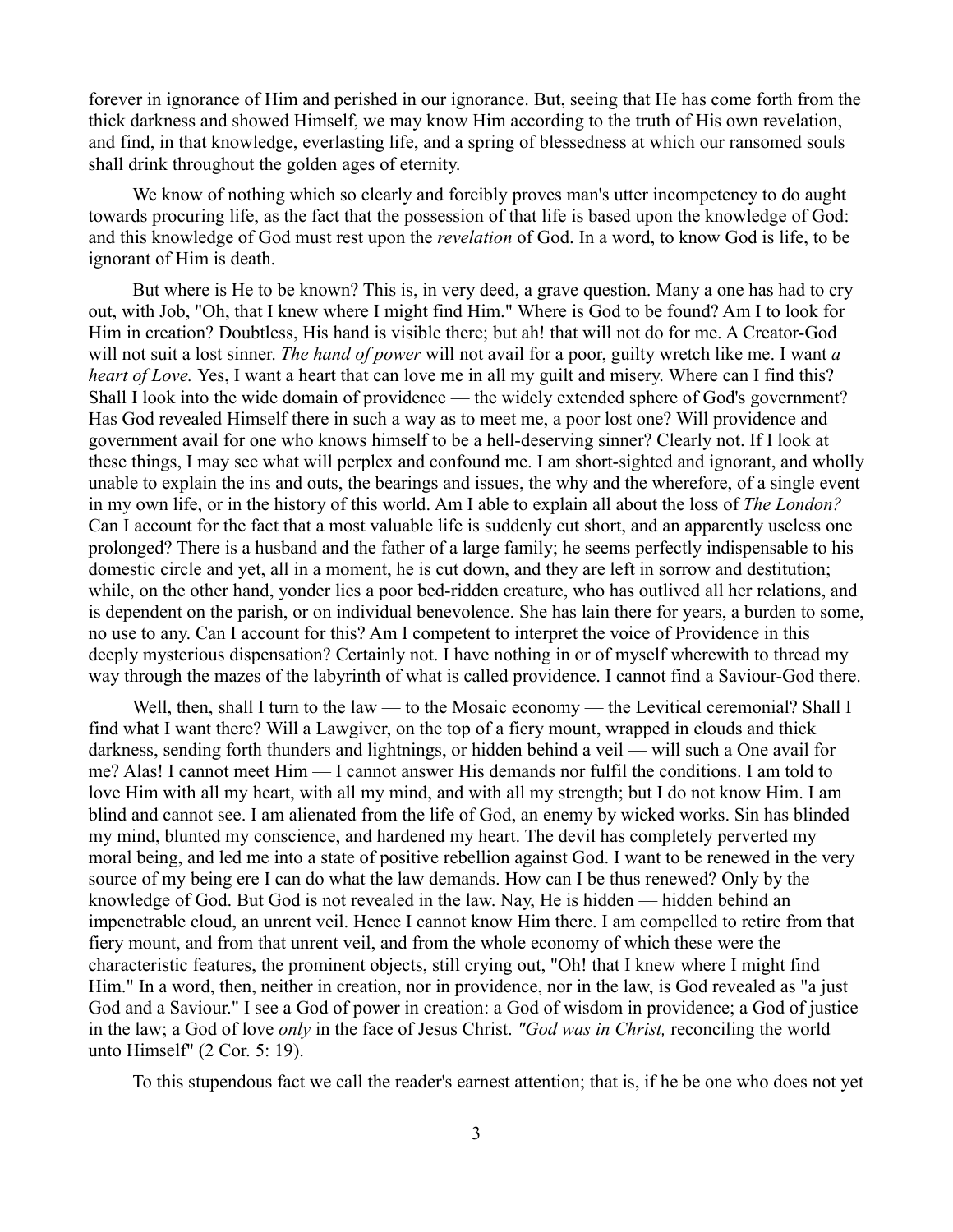know the Lord. It is of the very last possible importance that he be clear as to this. Without it there can be nothing right. To know God is the first step. It is not merely knowing some things about God. It is not unrenewed nature turning religious, trying to do better, endeavouring to keep the law. No; it is none of these things. It is God, known in the face of Jesus Christ. "For God, who commanded the light to shine out of darkness, hath shined in our hearts, to give the light of the knowledge of the glory of God in the face of Jesus Christ." This is the deep and blessed secret of the whole matter. The reader, so far as his natural condition is concerned, is in a state of darkness. There is not so much as a single ray of spiritual light. He is, spiritually and morally, just what creation was physically before that sublime and commanding utterance fell from the lips of the Almighty Creator, "Let there be light." All is dark and chaotic, for the "god of this world hath blinded the minds of them which believe not, lest the light of the glorious gospel of Christ, who is the image of God, should shine unto them" (2 Cor. 4: 4-6).

Here are two things; namely, the god of this world blinding the mind, and seeking to hinder the inshining of the precious, life-giving beams of the light of God's glory; and, on the other hand, God, in His marvellous grace, shining in the heart, to give the light of the knowledge of His glory in the face of Jesus Christ. Thus all hinges upon the grand reality of the knowledge of God. Is there light? It is because God is known. Is there darkness? It is because God is not known. No doubt there are various measures in the experience and exhibition of this light: but there is light, because there is the knowledge of God. So also there may be various forms of darkness; some more hideous than others; but there is darkness because God is not known. The knowledge of God is light and life. Ignorance of God is darkness and death. A man may enrich himself with all the treasures of science and literature; but if he does not know God, he is in the darkness of primeval night. But, on the other hand, a man may be profoundly ignorant of all human learning; but if he knows God, he walks in broad day-light.

In the passage of Scripture which is engaging our attention, namely, John 3: 16, we have a very remarkable illustration of the character of the entire Gospel of John, and especially the opening chapters. It is impossible to meditate upon it without seizing this interesting fact. In it we are introduced to God Himself, in that wondrous aspect of His character and nature, as loving *the world* and giving His Son. In it, too, we find, not only the "world" as a whole, but the individual sinner, under that most satisfactory title of "whosoever." Thus God and the sinner are together — God, *loving* and *giving;* and the sinner, *believing* and *having.* It is not God judging and exacting; but God loving and giving. The former was law; the latter, grace; that was Judaism; this, Christianity. In the one, we see God demanding obedience in order to have life; in the other, we see God giving life as the only basis of obedience. In the one, we see man struggling for life, but never obtaining it; in the other, we see man receiving life as a free gift, through faith in the Lord Jesus Christ. Such is the contrast between the two systems — a contrast which cannot be too deeply pondered. "The law was given by Moses, but grace and truth came by Jesus Christ" (John 1: 17).

But let us mark the way in which this is unfolded in our text. "God so loved the world." Here we have the wide aspect of the love of God. It is not confined to any particular nation, tribe, caste, or family. It embraces the whole world. God is love; and, being so, it is not a question of the fitness or worthiness of the object of His love. It is what He is. He is love, and He cannot deny Himself. It is the very energy and activity of His nature. The heart may have many a question, many an exercise as to its state and condition before God, and very right it should have them. The Spirit Himself may produce such exercises and raise such questions; but, after all, the grand truth shines forth in all its lustre, "God is love." Whatever we are, whatever the world is, that is what God is; and we know that the truth as to God forms the deep and rich substratum which underlies the whole system of Christianity. The soul may pass through deep and sore conflict, under the sense of its own wretchedness; there may be many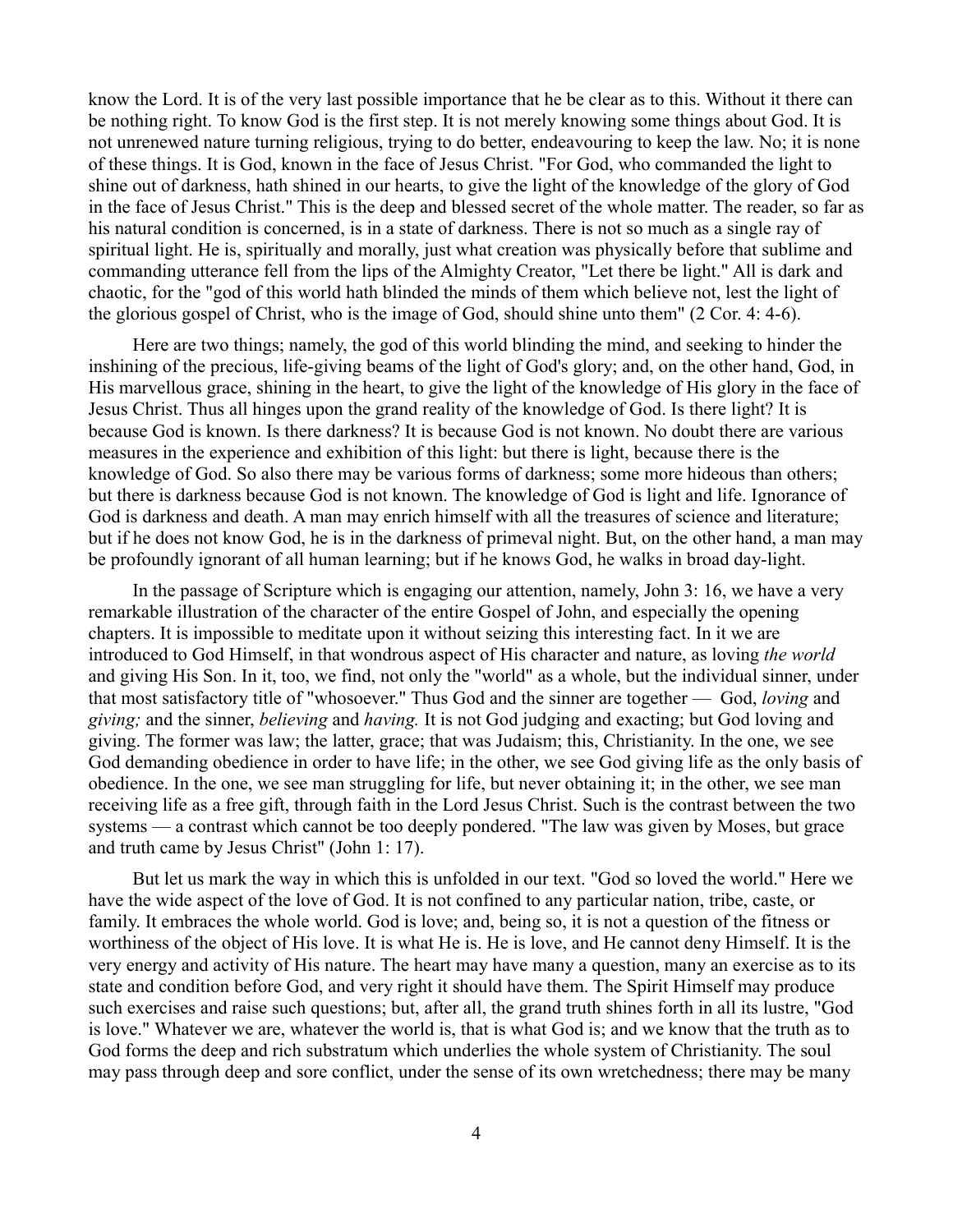doubts say, and fears; many dark and heavy clouds; weeks, months, or years may be spent under the law, in one's inward self-consciousness, and that, moreover, long after the mere intellect has yielded its assent to the principles and doctrines of evangelical truth. But, after all, we must be brought into direct personal contact with God Himself — with what He is — with His nature and character, as He has revealed Himself in the gospel. We have to acquaint ourselves with Him, and He is love.

Observe, it does not say merely that God is loving, but that He is *love.* It is not only that love is an attribute of His character, but it is the very activity of His nature. We do not read that God is justice, or holiness; He is just and He is holy; but it would not express the full and blessed truth to say that God is loving; He is much more, He is love itself. Hence, when the sinner — "whosoever" he be, it matters not — is brought to see his own total and absolute ruin, his hopeless wretchedness, his guilt and misery, the utter vanity and worthlessness of all within and around him, (and there is nothing in the whole world that can satisfy his heart, and nothing in his heart that can satisfy God, or satisfy even his own conscience) when these things are opened in any measure to his view, then is he met by this grand substantial truth that "God is love," and that He so loved the world as to give His only-begotten Son.

Here is life and rest for the soul. Here is salvation, full, free, and everlasting, for the poor, needy, guilty, lost one; — salvation resting not upon anything in man or of man, upon aught that he is or can be, aught that he has done or can do, but simply upon what God is and has done. God *loves* and *gives,* and the sinner *believes* and *has.* This is far beyond creation, government, or law. In creation, God spake and it was done. He called worlds into existence by the word of His mouth. But we hear nothing, throughout the entire record of creation, of God loving and giving.

So as to government, we see God ruling in unsearchable wisdom, amid the armies of Heaven, and among the children of men: but we cannot comprehend Him. We can only say as to this subject, that:

God moves in a mysterious way,

His wonders to perform;

He plants His footsteps in the sea,

And rides upon the storm.

Deep in unfathomable mines

Of never failing skill,

He treasures up His bright designs,

And works His sovereign will.

Finally, as to the law, it is, from beginning to end, a perfect system of command and prohibition — a system perfect in its action as testing man, and making manifest his entire alienation from God. "The law worketh wrath." And again, "By the law is the knowledge of sin." But what could such a system do in a world of sinners? Could it give life? Impossible. Why? Because man could not fulfil its holy requirements. "If there had been a law given which could have given life, then verily, righteousness should have been by the law." But no; the law was a ministration of death and condemnation. (See 2 Cor. 3.) The only effect of the law, to anyone who is under it, is the pressure of death upon the soul, and of guilt and condemnation upon the conscience. It cannot possibly be otherwise with an honest soul under the law.

What, then, is needed? Simply this, the knowledge of the love of God, and of the precious gift which that love has bestowed. This is the eternal groundwork of all. Love, and the gift of love. For, be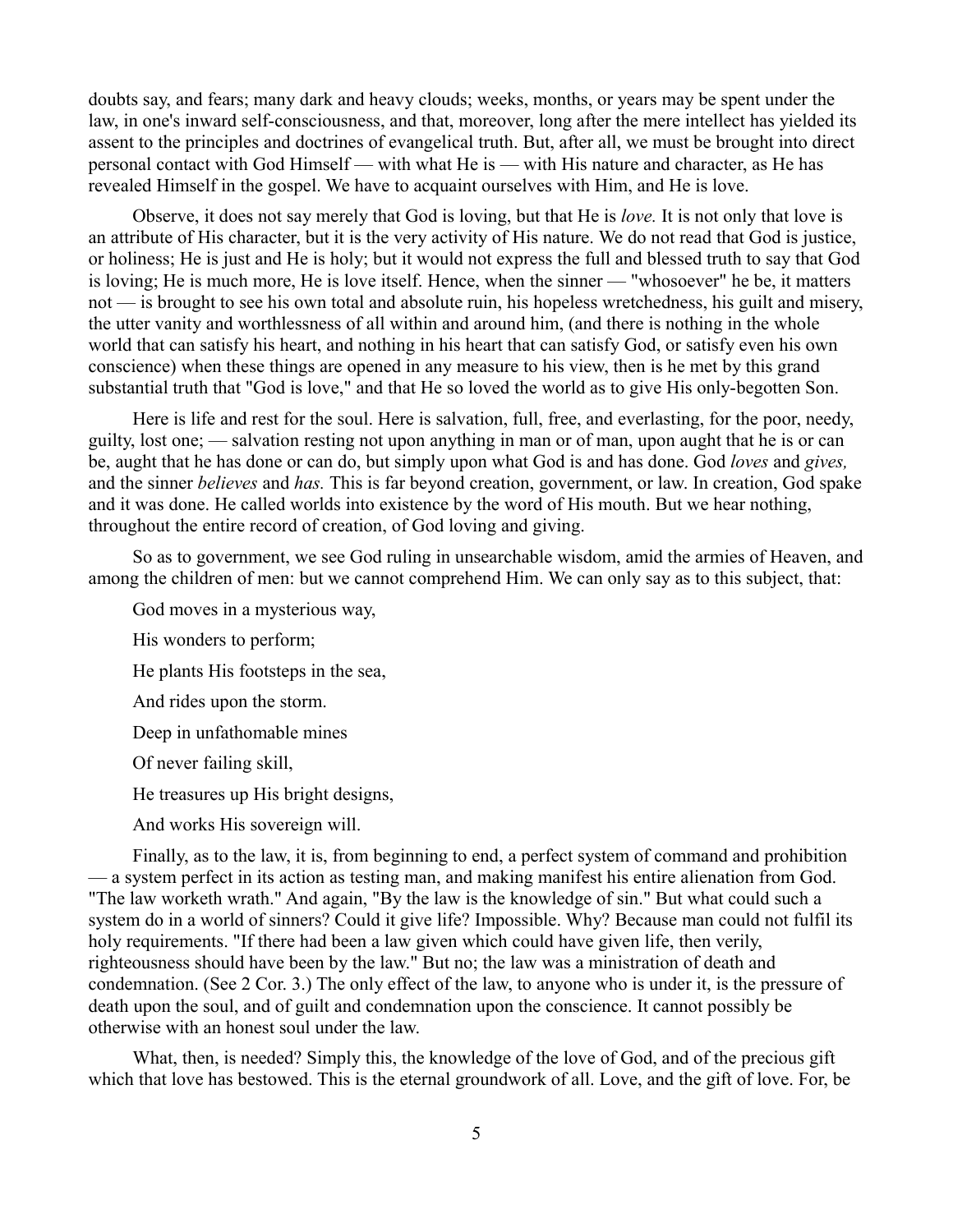it observed and ever remembered, that God's love could never have reached us save through the medium of that gift. God is holy, and we are sinful. How could we come near Him? How could we dwell in His holy presence? How could sin and holiness ever abide in company? Impossible. Justice demands the condemnation of sin; and if love will save the sinner, it must do so at no less a cost than the gift of the only-begotten Son. Darius loved Daniel, and laboured hard to save him from the lions' den; but his love was powerless because of the unbending law of the Medes and Persians. He spent the night in sorrow and fasting. He could weep at the mouth of the den; but he could not save his friend. His love was not mighty to save. If he had offered himself to the lions instead of his friend, it would have been morally glorious; but he did not. His love told itself forth in unavailing tears and lamentations. The law of the Persian kingdom was more powerful than the love of the Persian king. The law, in its stern majesty, triumphed over an impotent love which had nothing but fruitless tears to bestow upon its object.

But the love of God is not like this — eternal and universal praise to His name! His love is mighty to save. It *reigns* through righteousness. How is this? Because "God *so* loved the world that He gave His only-begotten Son." The law had declared in words of awful solemnity. "The soul that sinneth it shall die." Was this law less stern less majestic, less stringent, than the law of the Medes and Persians? Surely not. How then, was it to be disposed of? It was to be magnified and made honourable, vindicated and established. Not one jot or tittle of the law could ever be set aside. How, then, was the difficulty to be solved? Three things had to be done: the law had to be magnified; sin condemned; the sinner saved. How could these grand results be reached? We have the answer in two bold and vivid lines from one of our own poets:

"On Jesus' cross this record's graved,

Let sin be damned, and sinners saved.

Precious record! May many an anxious sinner read and believe it! Such was the amazing love of God, that He spared not His own Son, but delivered Him up for us all. His love cost Him nothing less than the Son of His bosom. When it was a question of creating worlds, it cost Him but the word of His mouth: but when it was a question of loving a world of sinners, it cost His only-begotten Son. The love of God is a holy love, a righteous love, a love acting in harmony with all the attributes of His nature, and the claims of His throne. "Grace *reigns,* through righteousness, unto eternal life, by Christ Jesus our Lord." The soul can never be set at liberty till this truth be fully laid hold of. There may be certain vague hopes in the mercy of God, and a measure of confidence in the atoning work of Jesus, all true and real so far as it goes; but true liberty of heart cannot possibly be enjoyed until it is seen and understood that God has glorified Himself in the manner of His love toward us. Conscience could never be tranquillised, nor Satan silenced, if sin had not been perfectly judged and put away. But "God *so* loved the world that He gave His only-begotten Son." What depth and power in the little word "so"!

It may here be needful to meet a difficulty which often occurs to anxious souls, in reference to the question of appropriation. Thousands have been harassed and perplexed by this question, at some stage or other of their spiritual history; and it is not improbable that many who shall read these pages may be glad of a few words on the subject. Many may feel disposed to ask, "How am I to know that this love, and the gift of love, are intended for *me ?* What warrant have I for believing that 'everlasting life' is for *me? I* know the plan of salvation; I believe in the all-sufficiency of the atonement of Christ for the forgiveness and justification of all who truly believe. I am convinced of the truth of all that the Bible declares. I believe we are all sinners, and moreover, that we can do nothing to save ourselves — that we need to be washed in the blood of Jesus, and to be taught and led by the Holy Ghost, ere we can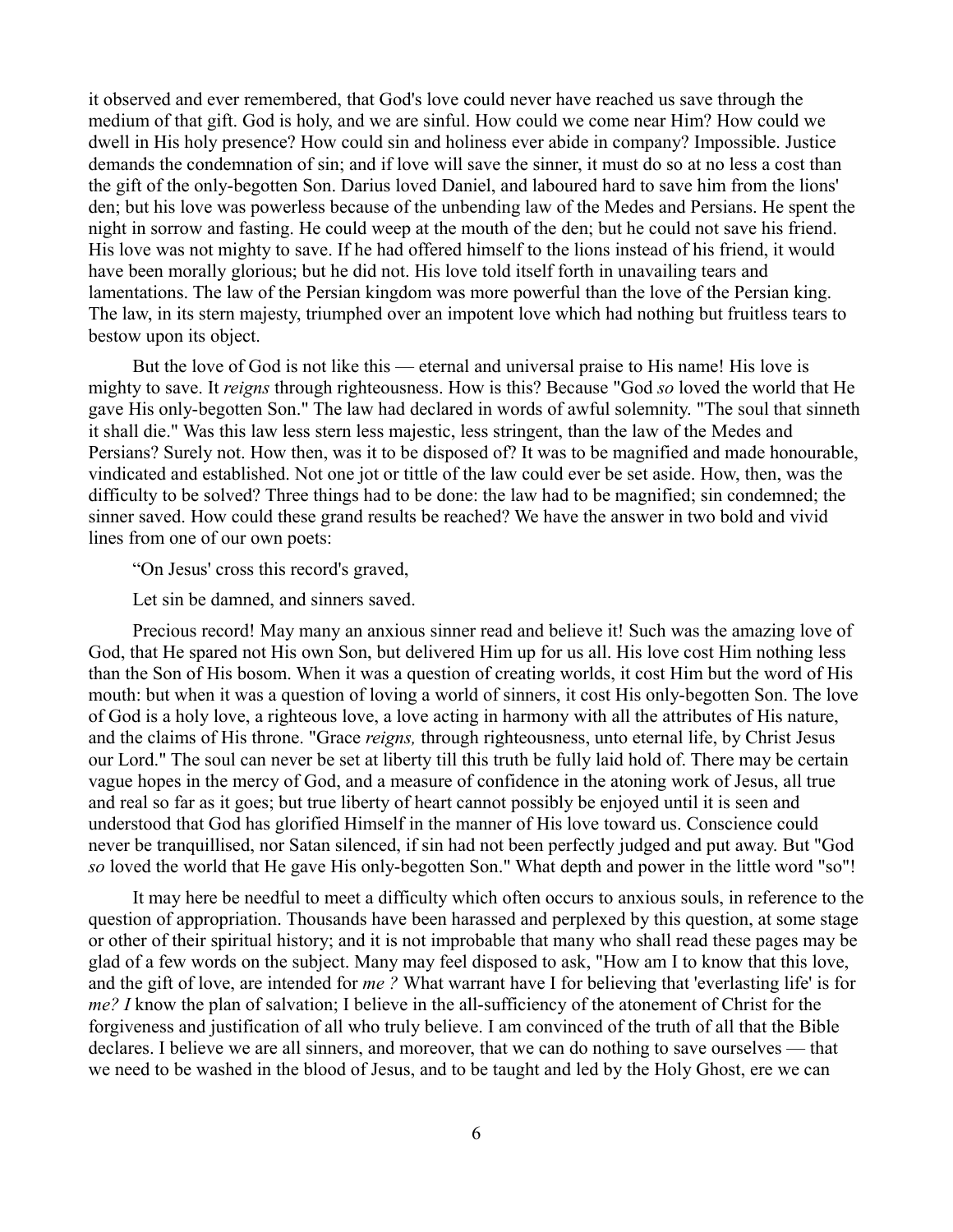please God here, and dwell with Him hereafter. All this I fully believe, and yet I have no assurance that I am saved, and I want to know on what authority I am to believe that my sins are forgiven and that I have everlasting life."

If the foregoing be, in any measure, the language of the reader — if it be, at all, the expression of his difficulty, we would, in the first place, call his attention to two words which occur in our precious test (John 3:16), namely, *"world"* and *"whosoever."* It seems utterly impossible for anyone to refuse the application of these two words. For what, let us ask, is the meaning of the term *"world"?* What does it embrace? or, rather, what does it not embrace? When our Lord declares that "God so loved the world," on what ground can the reader exclude himself from the range, scope, and application of this divine love? On no other ground whatever, unless he can show that he alone belongs not to the world, but to some other sphere of being. If it were declared that "the world" is hopelessly condemned, could anyone making a part of that world avoid the application of the sentence! Could he exclude himself from it? Impossible. How then can he — why should he — exclude himself, when it is a question of God's free love, and of salvation by Christ Jesus?

But, further, we would ask, What is the meaning, what is the force of the familiar word, *"whosoever"?* Assuredly it means *"anybody",* and if anybody, why not the reader? It is infinitely better, infinitely surer, and more satisfactory to find the word "whosoever" in the gospel than to find my own name there, inasmuch as there may be a thousand persons in the world of the same name; but "whosoever" applies to me as distinctly as though I were the only sinner on the face of the earth.

Thus, then, the very words of the gospel message — the very terms used to set forth the glad tidings, are such as leave no possible ground for a difficulty as to their application. If we listen to our Lord in the days of His flesh, we hear such words as these: "God so loved the *world* that He gave His only-begotten Son, that *whosoever* believeth in Him might not perish, but have everlasting life." Again, if we listen to Him after His resurrection, we hear these words, "Go ye into *all the world,* and preach the gospel to *every creature"* (Mark 16). And lastly, if we listen to the voice of the Holy Ghost sent from a risen, ascended, and glorified Lord, we hear such words as these: "The same Lord over all is rich unto *all* that call upon Him. For *whosoever* shall call on the name of the Lord shall be saved" (Rom. 10: 12-13).

In all the above-cited passages we have two terms used, one general, the other particular, and both together so presenting the message of salvation as to leave no room whatever for anyone to refuse its application. If "all the world" is the scope, and "every creature" is the object of the precious gospel of Christ, then, on what ground can anyone exclude himself? Where is there authority for any sinner out of hell to say that the glad tidings of salvation are not for him? There is none. Salvation is as free as the air we breathe — free as the dewdrops that refresh the earth — free as the sunbeams that shine upon our pathway; and if any attempt to limit its application, they are neither in harmony with the mind of Christ, nor in sympathy with the heart of God.

But it may be that some of our readers would, at this stage of the subject, feel disposed to ask us, "How do you dispose of the question of election?" We reply, "Very simply, by leaving it where God has placed it, namely, as a landmark in the inheritance of the spiritual Israel, and not as a stumbling-block in the pathway of the anxious inquirer." This we believe to be the true way of dealing with the deeply important doctrine of election. The more we ponder the subject, the more thoroughly are we convinced that it is a mistake on the part of the evangelist or preacher of the gospel to qualify his message, hamper his subject, or perplex his hearers, by the doctrine of election or predestination. He has to do with lost sinners in the discharge of his blessed ministry. He meets men where they are, on the broad ground of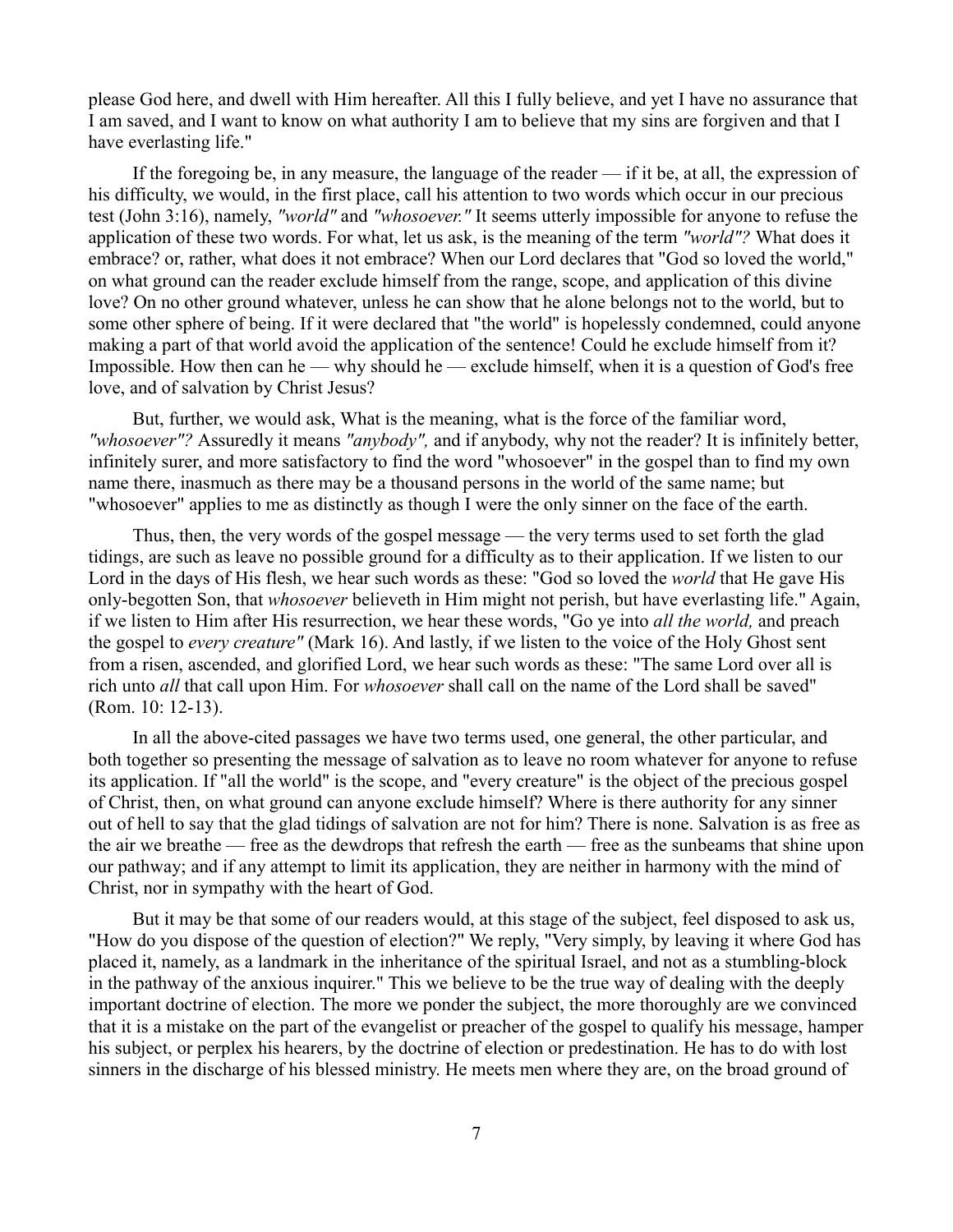our common ruin, our common guilt, our common condemnation. He meets them with a message of full, free, present, personal, and eternal salvation — a message which comes fresh, fervent, and glowing from the very bosom of God. His ministry is, as the Holy Ghost declares in 2 Cor. 5, "a ministry of reconciliation," the glorious characteristics of which are these, "God in Christ" ... "reconciling the world unto Himself' . . . "not imputing their trespasses"; and the marvellous foundation of which is, that God has made Jesus who knew no sin to be sin for us, that we might become the righteousness of God in Him.

Does this trench, in the smallest degree, upon the blessed and clearly established truth of election? By no means. It leaves it, in all its integrity and in its full value, as a grand fundamental truth of Holy Scripture exactly where God has placed it; not as a preliminary question to be settled ere the sinner comes to Jesus, but as a most precious consolation and encouragement to him when he has come. This makes all the difference. If the sinner be called upon to settle beforehand the question of his election, how is he to set about it? Whither is he to turn for a solution? Where shall he find a divine warrant for believing that he is one of the elect? Can he find a single line of Scripture on which to base his faith as to his election? He cannot. He can find scores of passages declaring him to be lost, guilty and undone — scores of passages to assure him of his total inability to do aught in the matter of his own salvation — hundreds of passages unfolding the free love of God, the value and efficacy of the atonement of Christ, and assuring him of a hearty welcome to come *Just as he is,* and make God's blessed salvation his own. But if it be needed for him to settle the prior question of his predestination and election, then is his case hopeless, and he must, in so far as he is in earnest, be plunged in black despair.

And is it not thus with thousands at this moment through the misapplication of the doctrine of election? We fully believe it is, and hence our anxiety to help our readers by setting the matter in what we judge to be the true light before their minds. We believe it to be of the utmost importance for the anxious inquirer to know that the standpoint from which he is called to view the cross of Christ is not the standpoint of election, but of conscious ruin. The grace of God meets him as a lost, dead, guilty sinner; not as an elect one. This is an unspeakable mercy, inasmuch as he knows he is the former, but cannot know that he is the latter until the gospel has come to him in power. "Knowing, brethren beloved, your election of God." How did he know it? "Because our gospel came not unto you in word only, but also in power, and in the Holy Ghost, and in much assurance" (1 Thess. 1: 4-5). Paul preached to the Thessalonians as lost sinners; and when the gospel had laid hold of them as lost, he could write to them as elect.

This puts election in its right place. If the reader will turn for a moment to Acts 17, he will there see how Paul discharged his business as an evangelist amongst the Thessalonians: "Now when they had passed through Amphipolis and Apollonia, they came to Thessalonica, where was a synagogue of the Jews. And Paul, as his manner was, went in unto them, and three Sabbath days reasoned with them out of the Scriptures, opening and alleging that Christ must needs have suffered, and risen again from the dead; and that this Jesus whom I preach unto you is Christ." So, also, in that passage at the opening of 1 Cor. 15: "Moreover, brethren, I declare unto you the gospel which I preached unto you, which also ye have received, and wherein ye stand; by which also ye are saved, if ye keep in memory what I preached unto you, unless ye have believed in vain. For I delivered unto you first of all that which I also received, how that Christ died for our sins according to the Scriptures; and that He was buried, and that He rose again the third day, according to the Scriptures" (ver. 1-4).

From this passage, and many others which might be quoted, we learn that the apostle preached not merely a doctrine, but a person. He did not preach election. He taught it to saints, but never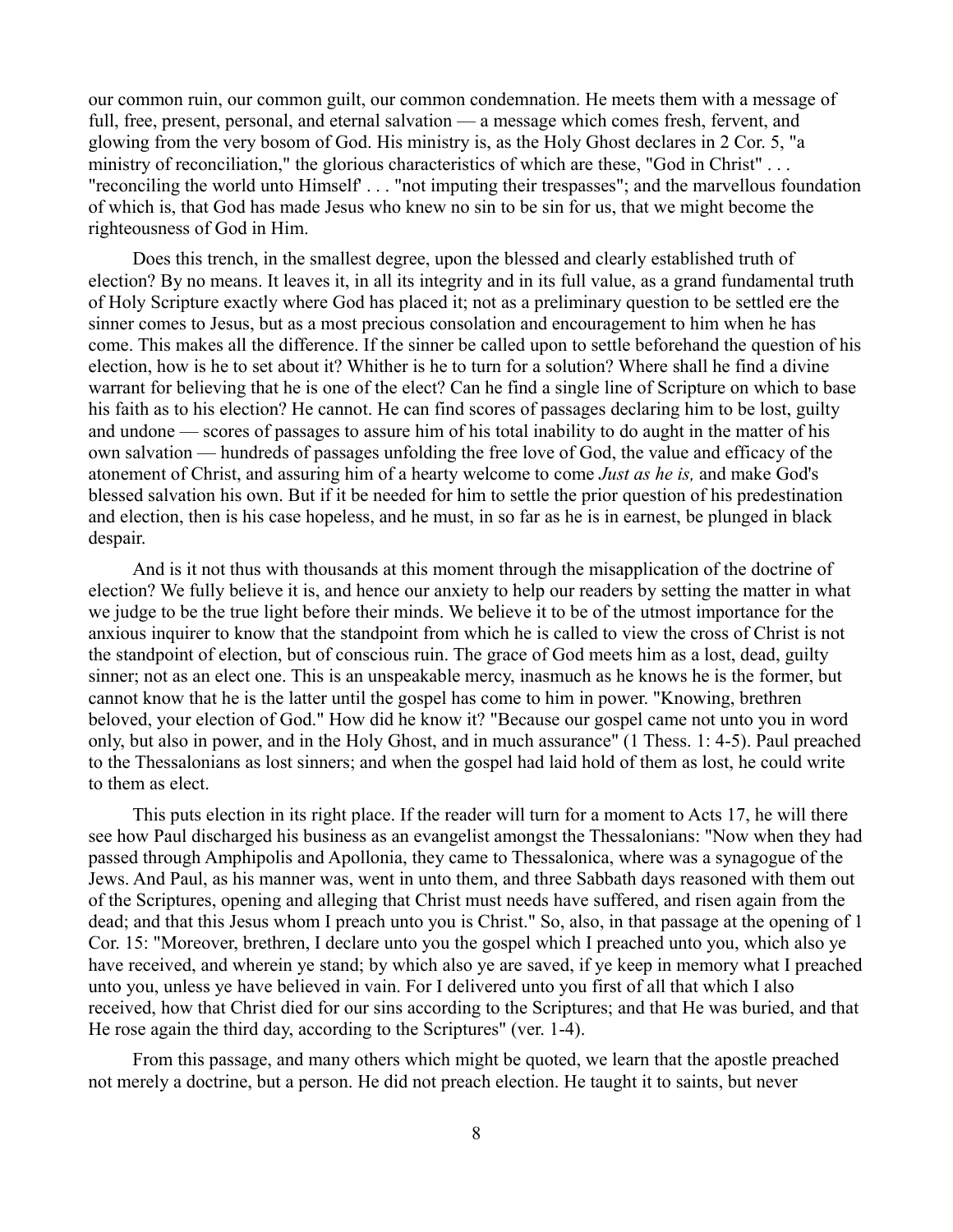preached it to sinners. This should be the evangelist's model at all times. We never once find the apostles preaching election. They preached Christ — they unfolded the goodness of God — His lovingkindness — His tender mercy — His pardoning love — His gracious readiness to receive all who come in their true character and condition as lost sinners. Such was their mode of preaching, or, rather, such was the mode of the Holy Ghost in them; and such, too, was the mode of the blessed Master Himself. *"Come unto Me,* all ye that labour and are heavy laden, and I will *give you* rest." "If *any man* thirst, let him come unto Me and drink." "Him that cometh to Me I will *in no wise* cast out" (Matt. 11; John 6-7).

Here are no stumbling-blocks in the way of anxious inquirers — no preliminary questions to be settled — no conditions to be fulfilled — no theological difficulties to be solved. No, the sinner is met on his own ground — met as he is — met just now. There is rest for the weary, drink for the thirsty, life for the dead, pardon for the guilty, salvation for the lost. Do these free invitations touch the doctrine of election? Assuredly not. And what is more, the doctrine of election does not touch them. In other words, a full and free gospel leaves perfectly untouched the grand and all-important truth of election; and the truth of election, in its proper place, leaves the gospel of the grace of God on its own broad and blessed base, and in all its divine length, breadth, and fullness. The gospel meets us as lost, and saves us; and then, when we know ourselves as saved, the precious doctrine of election comes in to establish us in the fact that we can never be lost. It never was the purpose of God that poor anxious souls should be harassed with theological questions or points of doctrine. No; blessed forever be His name, it is His gracious desire that the healing balm of His pardoning love, and the cleansing efficacy of the atoning blood of Jesus, should be applied to the spiritual wounds of every sin-sick soul. And as to the doctrines of predestination and election, He has unfolded them in His Word to comfort His saints, not to perplex poor sinners. They shine like precious gems on the page of inspiration, but they were never intended to lie as stumbling-blocks in the way of earnest seekers after life and peace. They are deposited in the hand of the teacher to be unfolded in the bosom of the family of God; but they are not intended for the evangelist, whose blessed mission is to the highways and hedges of a lost world. They are designed to feed and comfort the children, not to scare and stumble the sinner. We would say, and that with real earnestness, to all evangelists, Do not hamper your preaching with theological questions of any sort or description. Preach Christ. Unfold the deep and everlasting love of a Saviour-God. Seek to bring the guilty, conscience-smitten sinner into the very presence of a pardoning God. Thunder, if you please, if so led, at the conscience — thunder loud at sin — thunder forth the dread realities of the great white throne, the lake of fire, and everlasting torment; but see that you aim at bringing the guilt-stricken conscience to rest in the atoning virtues of the blood of Christ. Then you can hand over the fruits of your ministry to the divinely qualified, to be instructed in the deeper mysteries of the faith of Christ. You may rest assured that the faithful discharge of your duty as an evangelist will never lead you to trespass on the domain of sound theology.

And to the anxious inquirer we would say with equal earnestness, Let nothing stand in your way in coming this moment to Jesus. Let theology speak as it may, you are to listen to the voice of Jesus, who says, *"Come unto Me."* Be assured there is no hindrance, no difficulty, no hitch, no question, no condition. You are a lost sinner, and Jesus is a full Saviour. Put your trust in Him, and you are saved forever. Believe in Him, and you will know your place amongst the "elect of God" who are "predestinated to be conformed to the image of His Son." Bring your sins to Jesus and He will pardon them, cancel them by His blood, and clothe you in a spotless robe of divine righteousness. May God's Spirit lead you now to cast yourself simply and entirely upon that precious, all-sufficient Saviour!

We will now notice, very briefly, three distinct evils resulting from a wrong application of the doctrine of election, namely: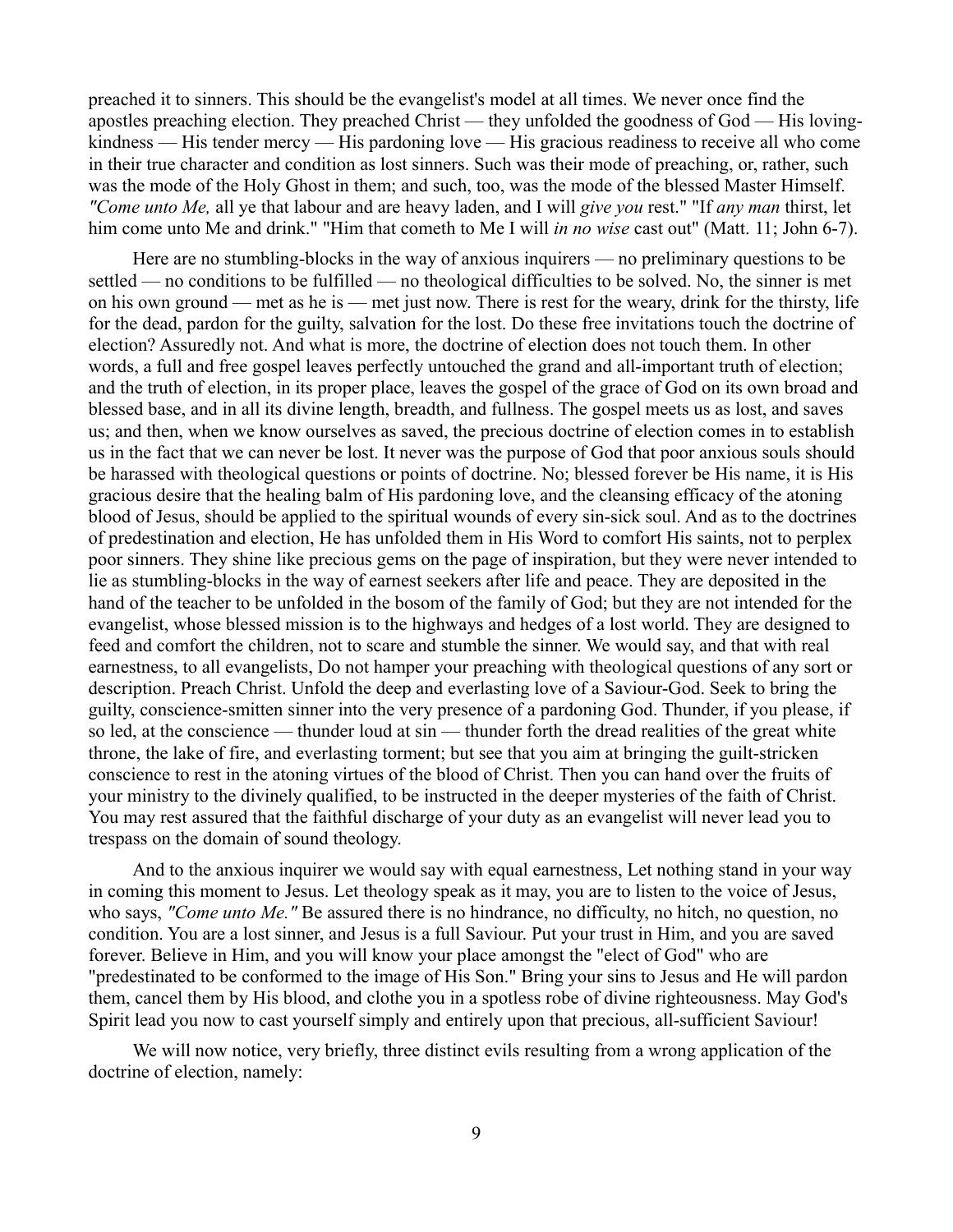1. The discouragement of really earnest souls, who ought to be helped on in every possible way. If such persons are repulsed by the question of election, the result must be disastrous in the extreme. If they are told that the glad tidings of salvation are only for the elect — that Christ died only for such, and hence only such can be saved — that unless they are elect they have no right to apply to themselves the benefits of the death of Christ: if, in short, they are turned from Jesus to theology — from the heart of a loving, pardoning God to the cold and withering dogmas of systematic divinity, it is impossible to say where they may end; they may take refuge either in superstition on the one hand, or in infidelity on the other. They may end in high church, broad church, or no church at all. What they really want is Christ, the living, loving, precious, all-sufficient Christ of God. He is the true food for anxious souls.

2. But, in the second place, careless souls are rendered more careless still by a false application of the doctrine of election. Such persons, when pressed as to their state and prospects, will fold their arms and say, "You know I cannot believe unless God give me the power. If I am one of the elect, I must be saved; if not, I cannot. I can do nothing, but must wait God's time." All this false and flimsy reasoning should be exposed and demolished. It will not stand for a moment in the light of the judgement-seat of Christ. Each one will learn there that election furnished no excuse whatever, inasmuch as it never was set up by God as a barrier to the sinner's salvation. The word is *"Whosoever* will, let him take the water of life *freely."* The very same form of speech and style of language which removes the stumbling-block from the feet of the anxious inquirer snatches the plea from the lips of the careless rejecter. No one is shut out. All are invited. There is neither barrier on the one hand, nor a plea on the other. All are made welcome; and all are responsible. Hence, if any one presumes to excuse himself for refusing God's salvation, which is as clear as a sunbeam, by urging God's decrees, which are entirely hidden, he will find himself fatally mistaken.

3. And now, in the third and last place, we have frequently seen with real sorrow of heart the earnest, loving, large-hearted evangelist damped and crippled by a false application of the truth of election. This should be most carefully avoided. We hold that it is not the business of the evangelist to preach election. If he is rightly instructed, he will *hold* it; but if he is rightly directed, he will not *preach* it.

In a word, then, the precious doctrine of election is not to be a stumbling-block to the anxious a plea for the careless — a damper to the fervent evangelist. May God's Spirit give us to feel the adjusting power of truth!

Having thus briefly endeavoured to clear away any difficulty arising from the misuse of the precious doctrine of election, and to show the reader, "whosoever" he be, that there is no hindrance whatever to his full and hearty acceptance of God's free gift, even the gift of His only-begotten Son, it now only remains for us to consider the result, in every case, of this acceptance, as set forth in the words of our Lord Jesus Christ: "God so loved the world, that He gave His only-begotten Son, that whosoever believeth in Him should not perish, but have everlasting life."

Here, then, we have the result in the case of every one who believes in Jesus. He shall never perish, but possesses everlasting life. But who can attempt to unfold all that is included in this word "perish"? What mortal tongue can set forth the horrors of the lake that burneth with fire and brimstone, "where their worm dieth not, and the fire is not quenched"? We believe, assuredly, that none but the One who used the Word, in speaking to Nicodemus, can fully expound it to anyone; but we feel called upon to bear our decided and unequivocal testimony as to what He has taught on the solemn truth of eternal punishment. We have occasionally referred to this subject, but we believe it demands a formal notice; and inasmuch as the word *"perish"* occurs in the passage which has been occupying our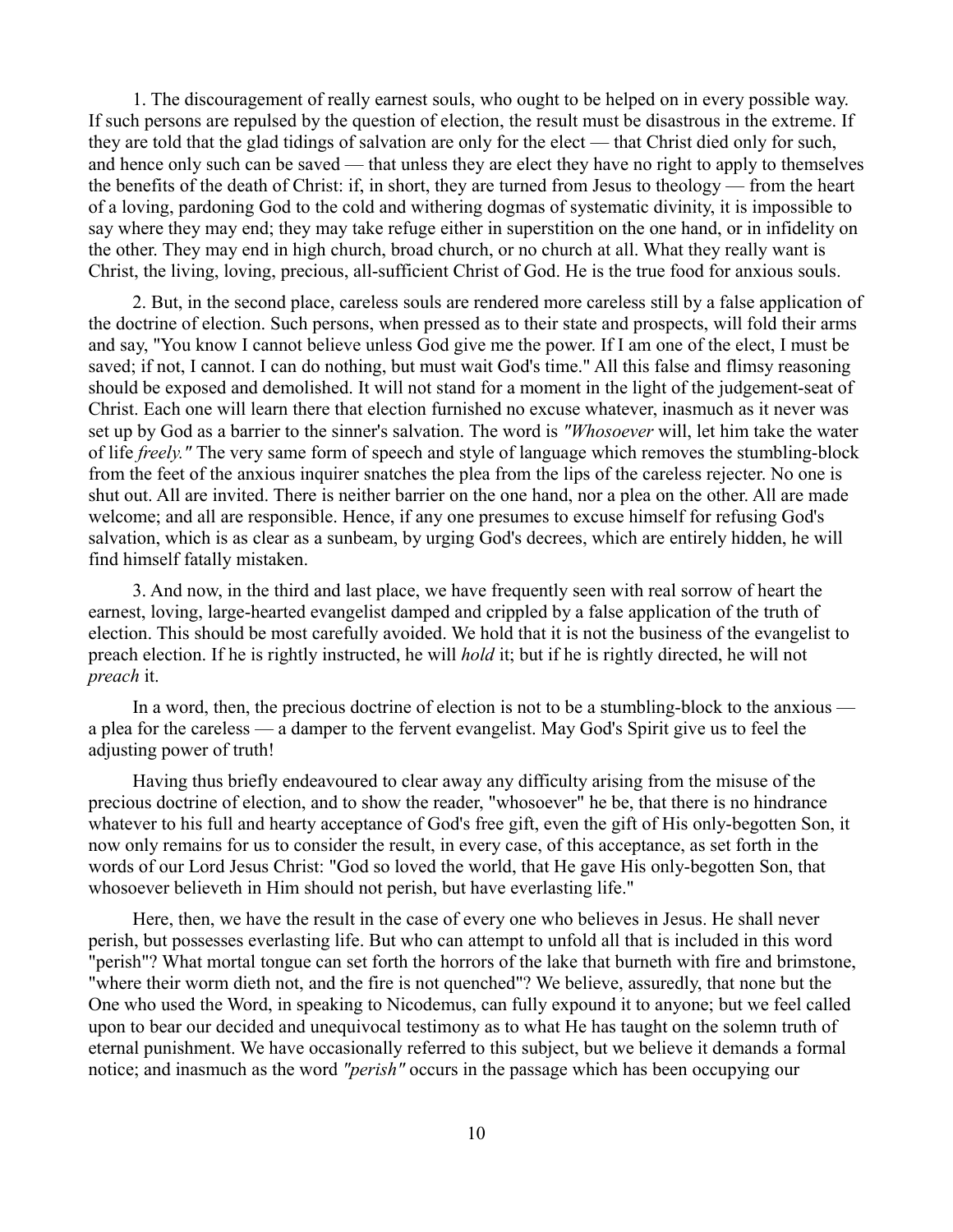thoughts, we cannot do better than call the reader's attention to it.

It is a serious and melancholy fact that the enemy of souls and of the truth of God is leading thousands, both in Europe and America, to call in question the momentous fact of the everlasting punishment of the wicked. This he does on various grounds, and by various arguments, adapted to the habits of thought and moral condition and intellectual standpoint of individuals. Some he seeks to persuade that God is too kind to send anyone to a place of torment. It is contrary to His benevolent mind and His beneficent nature to inflict pain on any of His creatures.

Now, to all who stand, or affect to stand, upon this ground of argument, we would suggest the important inquiry, "What is to be done with the sins of those who die impenitent and unbelieving?" Whatever there may be in the idea that God is too kind to send sinners to hell, it is certain that He is too holy to let sin into Heaven. He is "of purer eyes than to behold evil and cannot look on iniquity" (Hab. 1: 13). God and evil cannot dwell together. This is plain. How, then, is the case to be met? If God cannot let sin into Heaven, what is to be done with the sinner who dies in his sins? He must perish! But what does this mean? Does it mean annihilation — that is, the utter extinction or blotting out of the very existence of body and soul? Nay, this cannot be. Many would like this, no doubt. "Let us eat and drink, for to-morrow we die," would, alas, suit many thousands of the sons and daughters of pleasure who think only of the present moment, and who roll sin as a sweet morsel under their tongue. There are millions on the surface of the globe who are bartering their eternal happiness for a few hours of guilty pleasure, and the crafty foe of mankind seeks to persuade such that there is no such place as hell, no such thing as the lake that burneth with fire and brimstone; and in order to obtain a footing for this fatal suggestion, he bases it upon the plausible and imposing notions of the kindness of God.

Do not believe the arch-deceiver. Remember, God is holy. He cannot let sin into His presence. If you die in your sins you must perish, and this word "perish" involves, according to the clear testimony of Holy Scripture, eternal misery and torment in hell. Hear what our Lord Jesus Christ saith, in His solemn description of the judgement of the nations: "Then shall the King say also to them on His left hand, Depart from Me, ye cursed, into *everlasting* fire, prepared for the devil and his angels" (Matt. 25:41). And while you harken to these awfully solemn accents, remember that the word translated "everlasting" occurs seventy times in the New Testament, and is applied as follows: "Everlasting fire" — "eternal life" — "everlasting punishment" — "eternal damnation" — "everlasting habitations" — "the everlasting God" — "eternal weight of glory" — "everlasting destruction" — "everlasting consolation" — "eternal glory" — "eternal salvation" — "eternal judgement — "eternal redemption" — "the eternal Spirit" — "eternal inheritance" — "everlasting kingdom" — "eternal fire."

Now, we ask any candid, thoughtful person, upon what principle can a word be said to mean *eternal* when applied to the Holy Ghost or to God, and only *temporary* when applied to hell-fire or the punishment of the wicked? If it means eternal in the one case, why not also in the other? We have just glanced at a Greek concordance, and we should like to ask, Would it be right to mark off some halfdozen passages in which the word "everlasting" occurs, and write opposite to each these words: "Everlasting here only means for a time"? The very thought is monstrous. It would be a daring and blasphemous insult offered to the volume of inspiration. No, be assured of it, you cannot touch the word "everlasting" in one case without touching it also in all the seventy cases in which it occurs. It is a dangerous thing to tamper with the Word of the living God. It is infinitely better to bow down under its holy authority. It is worse than useless to seek to avoid the plain meaning and solemn force of that word "perish" as applied to the immortal soul of man. It involves, beyond all question, the awful, the ineffably awful reality of burning forever in the flames of hell. This is what Scripture means by "perishing." The votary of pleasure, or the lover of money, may seek to forget this. They may seek to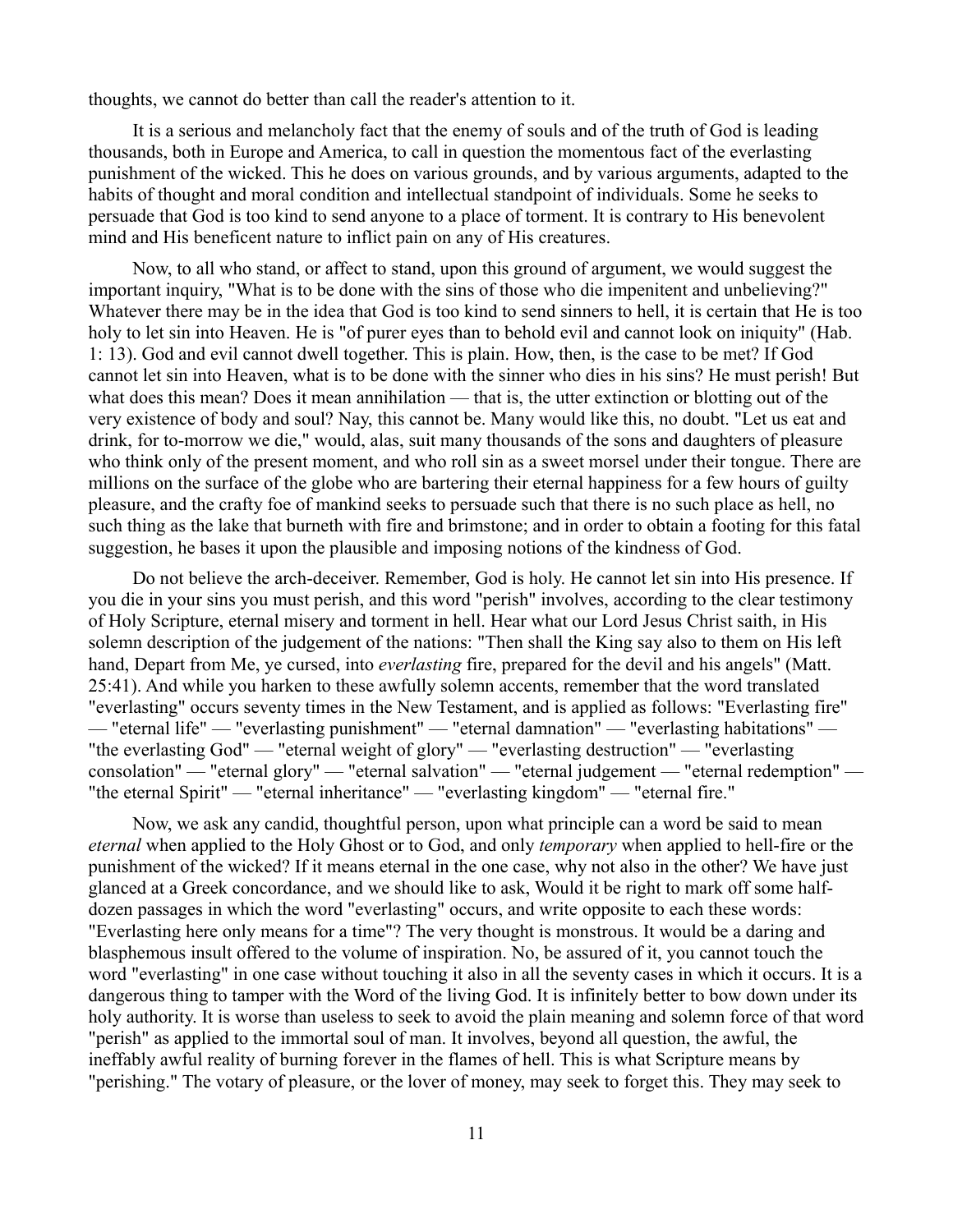drown all thought of it in the glass or in the busy mart. The sentimentalist may rave about the divine benevolence; the sceptic may reason about the possibility of eternal fire; but we are intensely anxious that the reader should rise from this paper with the firm and deeply wrought conclusion and hearty belief that the punishment of all who die in their sins will be eternal in hell as surely as the blessedness of all who die in the faith of Christ will be eternal in the heavens. Were it not so, the Holy Ghost would most assuredly have used a different word, when speaking of the former, from that which He applies to the latter. This, we conceive, is beyond all question.

But there is another objection urged against the doctrine of eternal punishment. It is frequently said, "How can we suppose that God would inflict eternal punishment as a penalty for a few short years of sin?" We reply, It is beginning at the wrong end to argue in this way. It is not a question of time as viewed from man's standpoint, but of the gravity of sin itself as looked at from God's standpoint. And how is this question to be solved? Only by looking at the Cross. If you want to know what sin is in God's sight, you must look at what it cost Him to put it away. It is by the standard of Christ's infinite sacrifice, and by that alone, that you can rightly measure sin. Men may compare their few years with God's eternity; they may compare their short span of life with that boundless eternity that stretches beyond; they may seek to put a few years of sin into one scale, and an eternity of woe and torment into the other, and thus attempt to reach a just conclusion: but it will never do to argue thus. The question is, Did it require an infinite atonement to put away sin? If so, the punishment of sin must be eternal. If nothing short of an infinite sacrifice could deliver from the consequences of sin, those consequences must be eternal.

In a word, then, we must look at sin from God's point of view, and measure it by His standard, else we shall never have a just sense of what it is or what it deserves. It is the height of folly for men to attempt to lay down a rule as to the amount or duration of the punishment due to sin. God alone can settle this. And, after all, what was it that produced all the misery and wretchedness the sickness and sorrow, the death and desolation, of well-nigh six thousand years? Just *one* act of disobedience — the eating of a forbidden fruit. Can man explain this? Can human reason explain how one act produced such an overwhelming amount of misery? It cannot. Well, then, if it cannot do this, how can it be trusted when it attempts to decide the question as to what is due to sin? Woe be to all those who commit themselves to its guidance on this most momentous point!

Ah, reader, you must see that God alone can estimate sin and its just deserts, and He alone can tell us all about it. And has He not done so? Yes, verily, He has measured sin in the cross of His Son; and there, too, He has set forth in the most impressive manner what it deserves. What, think you, must that be that caused the bitter cry, "My God, My God, why hast Thou forsaken Me?" If God forsook His only-begotten Son when He was made sin, must He not also forsake all who are found in their sins? But how can they ever get rid of them? We believe the conclusion is unavoidable. We consider that the infinite nature of the atonement proves unanswerably the doctrine of eternal punishment. That peerless and precious sacrifice is at once the foundation of our eternal life and of our deliverance from eternal death. It delivers from eternal wrath and introduces to eternal glory. It saves from the endless misery of hell and procures for us the endless bliss of Heaven. Thus, whatever side of the Cross we look at, or from whatever side we view it, we see eternity stamped upon it. If we view it from the gloomy depths of hell or from the sunny heights of Heaven, we see it to be the same infinite, eternal, divine reality. It is by the Cross we must measure both the blessedness of Heaven and the misery of hell. Those who put their trust in that blessed One who died on the cross obtain everlasting life and felicity. Those who reject Him must sink into endless perdition.

We do not by any means pretend to handle this question theologically, or to adduce all the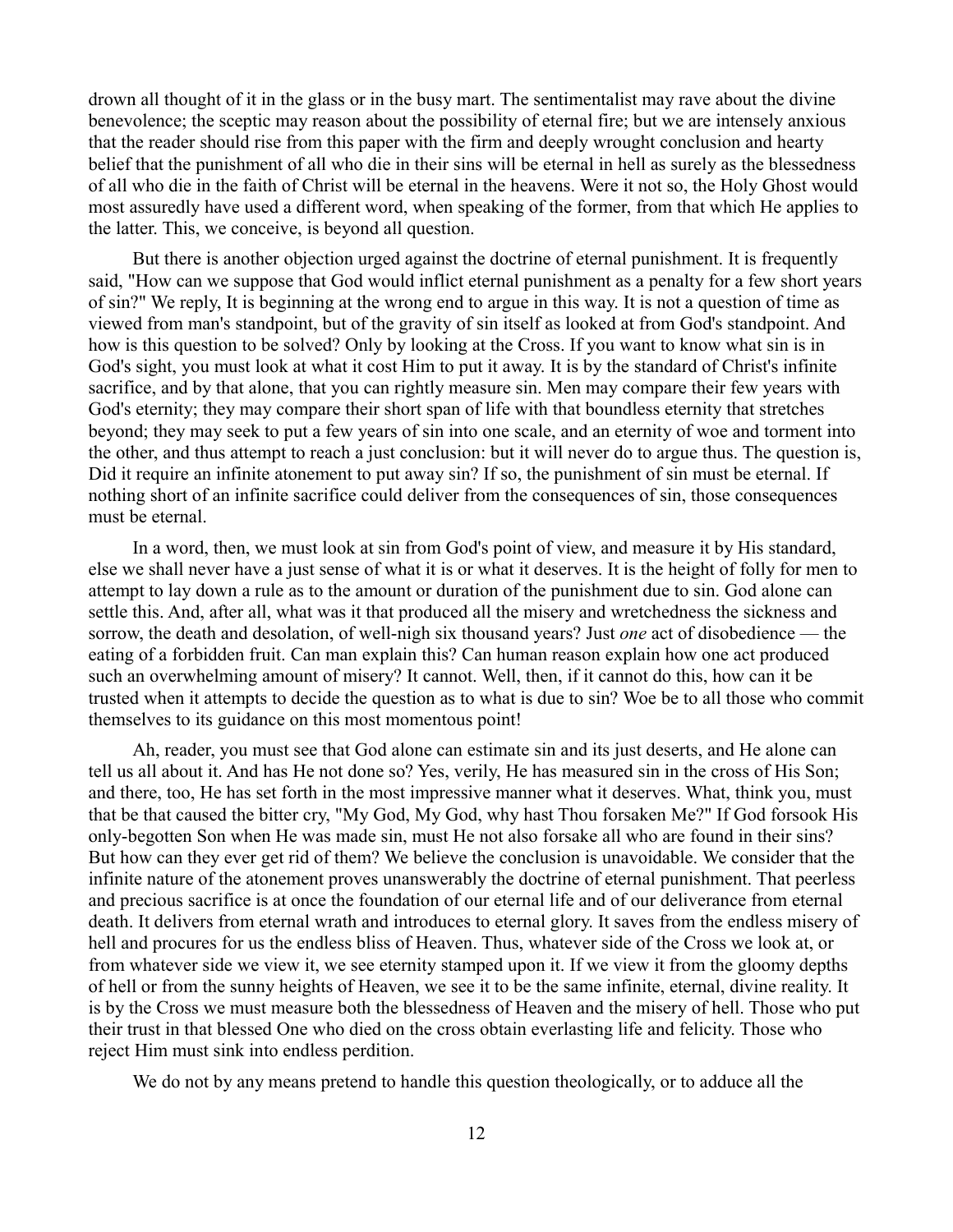arguments that might be advanced in defence of the doctrine of eternal punishment; but there is one further consideration which we must suggest to the reader as tending to lead him to a sound conclusion and that is the immortality of the soul. "God breathed into man's nostrils the breath of life, and man became a living soul." The fall of man in nowise touched the question of the soul's immortality. If, therefore, the soul is immortal, annihilation is impossible. The soul must live forever. Overwhelming thought! Forever! Forever! Forever! The whole moral being sinks under the awful magnitude of the thought. It surpasses all conception and baffles all mental calculation. Human arithmetic can only deal with the finite. It has no figures by which to represent a never-ending eternity. But the writer and the reader must live throughout eternity either in that bright and blessed world above or in that terrible place where hope can never come.

May God's Spirit impress our hearts more and more with the solemnity of eternity, and of immortal souls going down into hell. We are deplorably deficient in feeling as to these weighty realities. We are daily thrown in contact with people, we buy and sell and carry on intercourse in various ways with those who must live forever, and yet how rarely do we seek occasion to press upon them the awfulness of eternity and the appalling condition of all who die without a personal interest in the blood of Christ!

Let us ask God to make us more earnest, more solemn, more faithful, more zealous in pleading with souls, in warning others to flee from the wrath to come. We want to live more in the light of eternity, and then we shall be better able to deal with others.

It only remains for us now to ponder the last clause of the fruitful passage of Scripture which has been under consideration (John 3: 16). It sets forth the positive result, in every case, of simple faith in the Son of God. It declares, in the simplest and clearest way, the fact that every one who believes in the Lord Jesus Christ is a possessor of everlasting life. It is not merely that his sins are blotted out; that is blessedly true. Nor is it merely that he is saved from the consequences of his guilt, which is equally true. But there is more. The believer in Jesus has a new life, and that life is in the Son of God. He is placed upon a new footing altogether. He is no longer looked at in the old Adam condition, but in a risen Christ.

This is an immense truth, and one of deepest possible moment. We earnestly pray the reader's calm and prayerful attention while we seek, in some feeble way, to present to him what we believe to be wrapped up in the last clause of John 3: 16.

There is in the minds of many a very imperfect sense of what we get by faith in Christ. Some seem to view the atoning work of Christ merely as a remedial measure for the sins of our old nature the payment of debts contracted in our old condition. That it is all this we need not say; blessed be God for the precious truth. But it is much more. It is not merely that the sins are atoned for, but the nature which committed them is condemned and set aside by the cross of Christ, and is to be *"reckoned"* dead by the believer. It is not merely that the debts contracted in the old condition are cancelled, but the old condition itself is completely ignored by God, and is to be so accounted by the believer.

This great truth is doctrinally unfolded in 2 Cor. 5, where we read, "If any man he in Christ, he is a new creature: old things are passed away; behold, all things are become new" (ver. 17). The apostle does not say, "If any man be in Christ he is pardoned — his sins are forgiven — his debts paid." All this is divinely true; but the statement just quoted goes very much farther. It declares that a man in Christ is a new creation altogether. It is not the old nature pardoned, but completely set aside, with all its belongings, and a new creation introduced in which there is not a single shred of the old. "All things are become new; and all things are of God."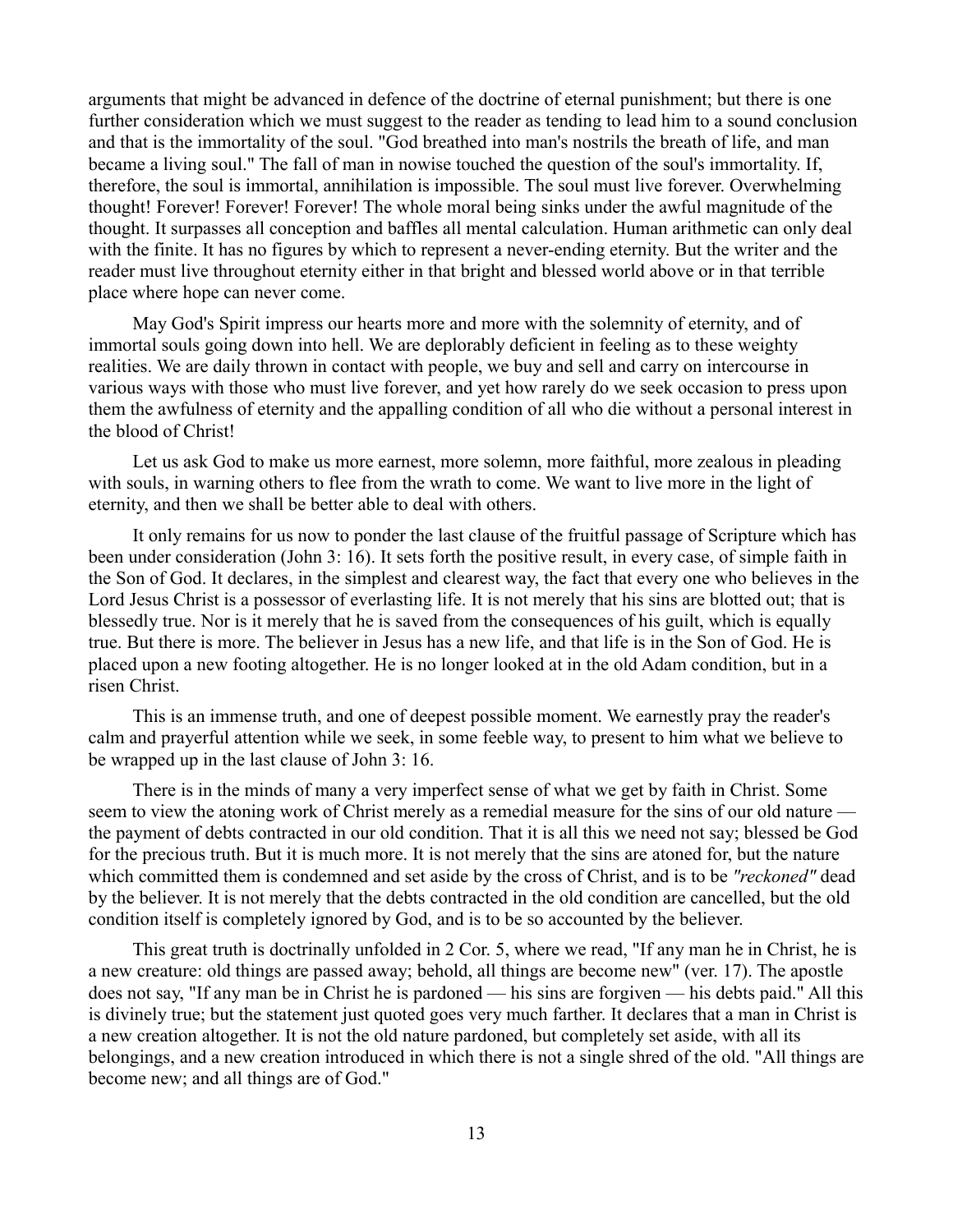Now this gives immense relief to the heart. Indeed, we question if any soul can enter into the full liberty of the gospel of Christ until he lay hold, in some measure, of the truth of the "new creation." There may be a looking to Christ for pardon, a vague hope of getting to Heaven at the last, a measure of reliance on the goodness and mercy of God — there may be all this, and yet no just sense of the meaning of "everlasting life," no happy consciousness of being "a new creation" — no understanding of the grand fact that the old Adam nature is entirely set aside, the old condition in which we stood done away in God's sight.

But it is more than probable that some of our readers may be at a loss to know what is meant by such terms as "the old Adam nature" — "the old condition" — "the flesh" — "the old man," and such like. These expressions may fall strangely on the ears of those for whom we specially write; and we certainly wish to avoid shooting over the heads of our readers. As God is our witness, there is one thing we earnestly desire, one object which we would ever keep before our minds, and that is the instruction and edification of our readers; and therefore we would rather run the risk of being tedious than make use of phrases which convey no clear or intelligible idea to the mind. Such terms as "the old man" — "the flesh," and the like, are used in Scripture in manifold places: for example, in Rom. 6 we read, "Our *old man is* crucified with Him Christ], that *the body of sin* might be destroyed, that henceforth we should not serve sin" (ver. 6).

Now what does the apostle mean by the "old man"? We believe he means man as in that Adam nature which we inherited from our first parents. And what does he mean by "the body of sin"? We believe he means the whole system or condition in which we stood in our unregenerate, unrenewed, unconverted state. The old Adam, then, is declared to be crucified — the old condition of sin is said to be destroyed (annulled) — by the death of Christ. Hence the soul that believes on the Lord Jesus Christ is privileged to know that he — his sinful, guilty self — is looked upon by God as dead and set aside completely. He has no more existence as such before God. He is dead and buried.

Observe, it is not merely that our sins are forgiven, our debts paid, our guilt atoned for; but the man in the nature that committed the sins, contracted the debts, and incurred the guilt, is put forever out of God's sight. It is not God's way to forgive us our sins and yet leave us in the same relations in which we committed them. No; He has, in His marvellous grace and vast plan, condemned and abolished forever, for the believer, the old Adam relationship, with all its belongings, so that it is no longer recognized by Him. We are declared, by the voice of holy Scripture to be "crucified" — "dead" — "buried" — "risen' with Christ. God tells us we are so, and we are to *"reckon"* ourselves to be so. It is a matter of faith, and not of feeling. If I look at myself from *my* standpoint, or judge by my feelings, I shall never, can never understand this truth. And why? Because I feel myself to be just the same sinful creature as ever. I feel that there is sin in me; that in my flesh there dwelleth no good thing; that my old nature is in nowise changed or improved; that it has the same evil tendencies as ever, and, if not mortified and kept down by the gracious energy of the Holy Spirit, it will break out in its true character.

And it is just here, we doubt not, that so many sincere souls are perplexed and troubled. They are looking at themselves, and *reasoning* upon what they see and feel, instead of resting in the truth of God, and *reckoning* themselves to be what God tells them they are. They find it difficult, if not impossible, to reconcile what they feel in themselves with what they read in the Word of God — to make their inward self-consciousness harmonise with God's revelation. But we must remember that faith takes God at His Word. It ever thinks with Him on all points. It believes what He says because He says it. Hence, if God tells me that my old man is crucified, that He no longer sees me as in the old Adam state, but in a risen Christ, I am to believe, like a little child, what He tells me, and walk in the faith of it from day to day. If I look in at myself for evidences of the truth of what God says, it is not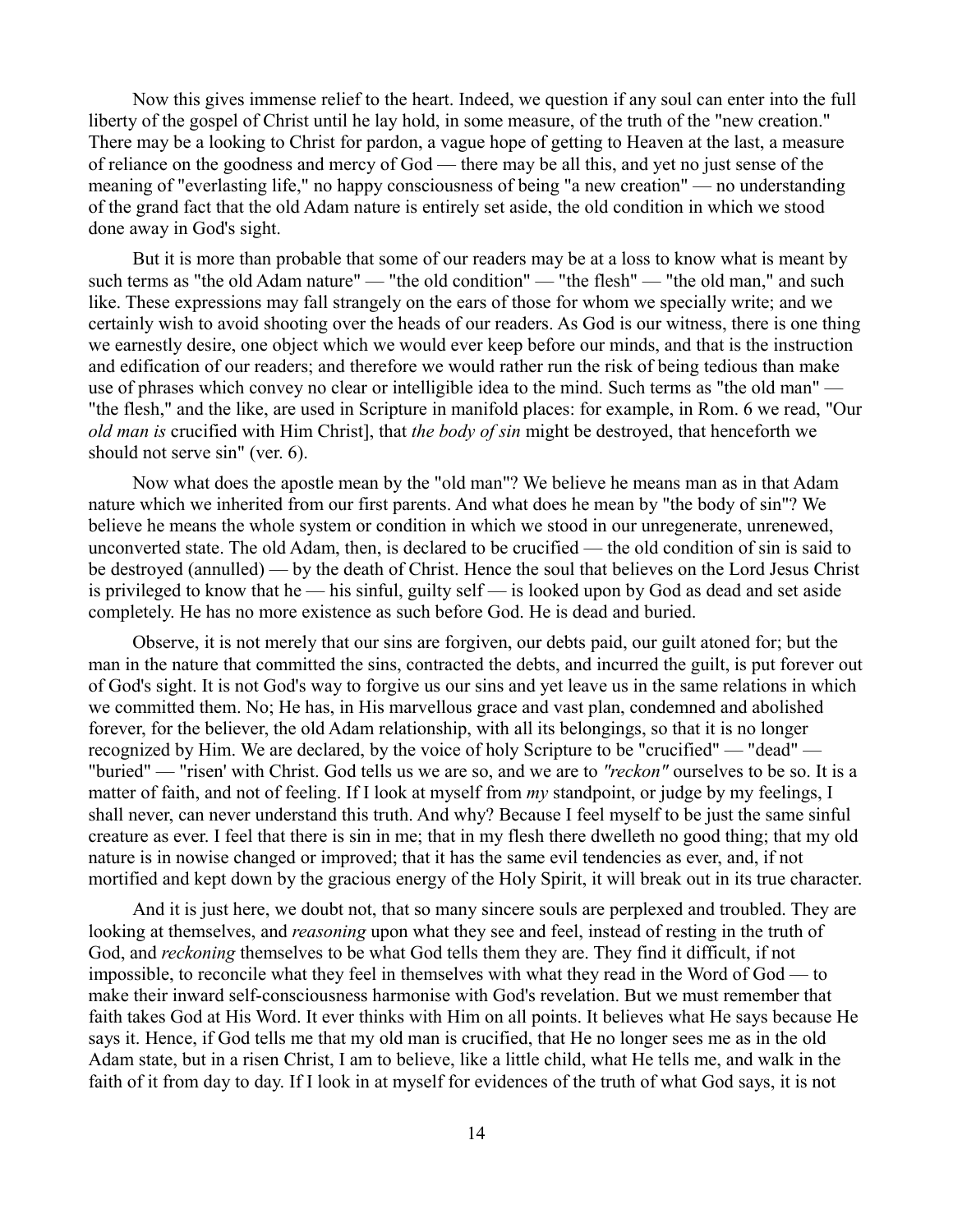faith at all. Abraham "considered not his own body, now dead, when he was about an hundred years old; neither yet the deadness of Sarah's womb; he staggered not at the promise of God through unbelief, but was strong in faith, giving glory to God" (Rom. 4: 19-20).

This is the great principle which underlies the whole Christian system. "Abraham believed God," not something about God, but God Himself. This is faith. It is taking God's thoughts in place of our own. It is, in short allowing God to think for us.

Now, when we apply this to the subject before us, it makes it most simple. He that believeth in the Son of God hath everlasting life. Mark, it is not he that believeth something about the Son of God. No, it is he that believeth in Himself. It is a question of simple faith in the person of Christ; and everyone that has this faith is the actual possessor of everlasting life. This is the direct and positive statement of our Lord in the Gospels. It is repeated over and over again. Nor is this all. Not only does the believer thus possess eternal life, but by the further light which the Epistles throw upon this grand question he may see that his old self — that which he was in nature — that which the apostle designates "the old man" — is accounted by God dead and buried. This may be difficult to understand; but the reader must remember he must believe not because he understands, but because it is written in God's Word. It is not said, "Abraham understood God." No; but he "believed God." It is when the heart believes that light is poured in upon the understanding. If I wait till I understand in order to believe, I am leaning to my own understanding, instead of committing myself in childlike faith to God's Word.

Reader, ponder this! You may say you cannot understand how your sinful self can be looked upon as dead and gone while you feel its workings, its heavings, its tossings, its tendencies, continually within you. We reply, or rather God's eternal Word declares, that if your heart believes in Jesus, then is all this true for you, namely, you *have* eternal life; *you are* justified from all things; you *are* a new creation; old things *are* passed away; *all* things *are* become new; and *all* things *are* of God. In a word, you are *"in Christ,"* and *"as* He is, so *are you* in this world" (1 John 4: 17).

And is not this a great deal more than the mere pardoning of your sins, the cancelling of your debts, or the salvation of your soul from hell? Assuredly it is. And suppose we were to ask you on what authority you believe in the forgiveness of your sins. Is it because you feel, realize, or understand? Nay; but because it is written, "To Him give all the prophets witness, that through His name whosoever believeth in Him shall receive remission of sins" (Acts 10: 43). "The blood of Jesus Christ, God's Son, cleanseth us from all sin" (1 John 1: 7). Well, then, upon precisely the same authority you are to believe that your old man has been crucified, that you are not in the flesh, not in the old creation, not in the old Adam relation; but that, on the contrary, you are viewed by God as actually in a risen and glorified Christ — that He looks upon you as He looks upon Christ.

True it is — alas, how true! — the flesh is in you, and you are still here, as to the fact of your condition, in this old world, which is under judgement. But then, hear what your Lord saith, when speaking about you to His Father: "They are not of the world, even as I am not of the world." And again, "As Thou hast sent Me into the world, even so have I also sent them into the world."

Hence, therefore, if you will just bow to God's Word, if you will reason not about what you see in yourself, and feel in yourself, and think of yourself, but simply *believe* what God says, you will enter into the blessed peace and holy liberty flowing from the fact that you are not in the flesh, but in the Spirit; not in the old creation, but in the new; not under law, but under grace; not of the world, but of God. You have passed clean off the old platform which you occupied as a child of nature and a member of the first Adam, and you have taken your place on a new platform altogether as a child of God and a member of Christ.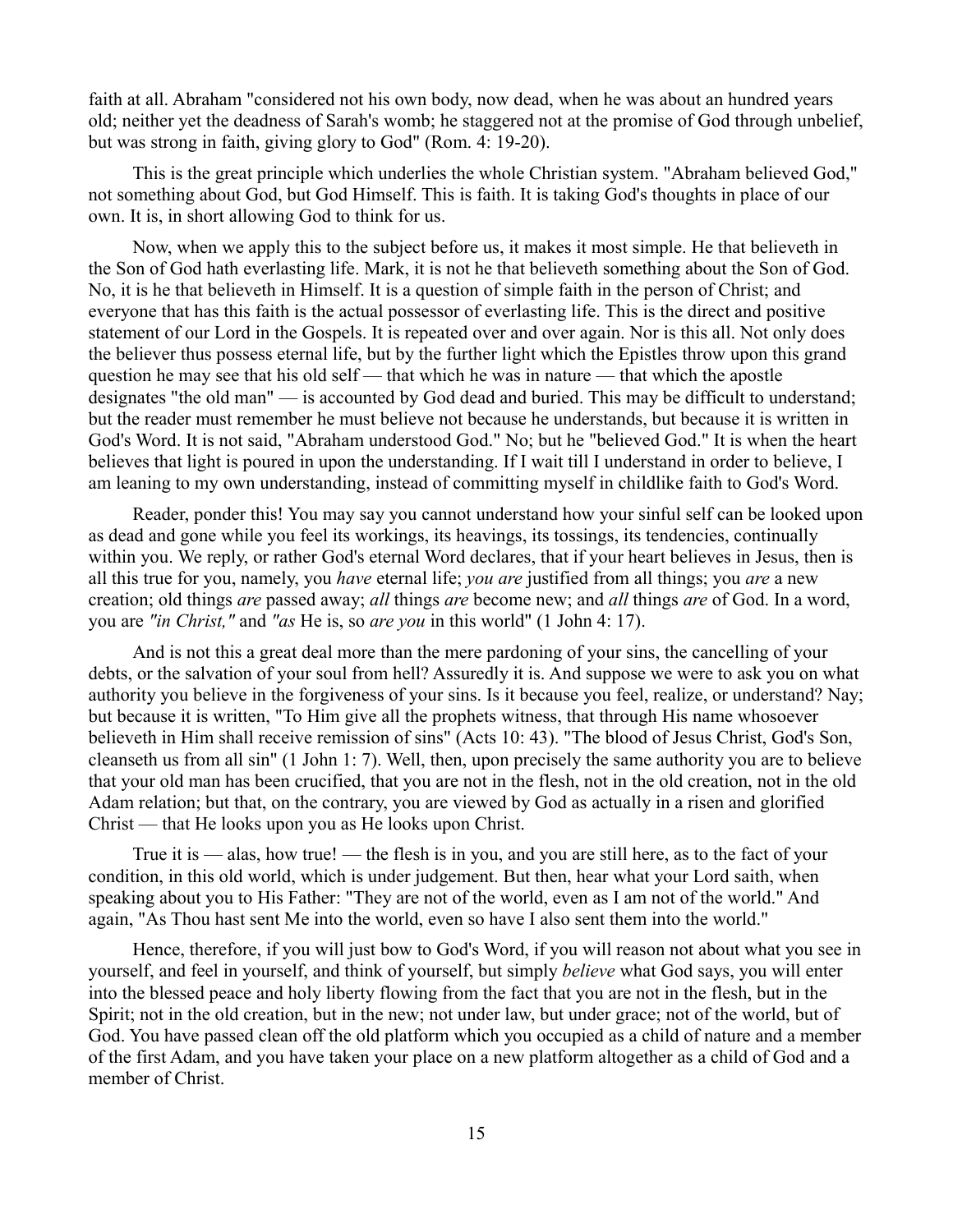All this is vividly prefigured by the deluge and the ark, in the days of Noah. (See Gen. 6 - 8.) "And God looked upon the earth, and behold, it was corrupt; for all flesh had corrupted his way upon the earth. And God said unto Noah, *The end of all flesh is* come before Me; for the earth is filled with violence through them; and behold, I will destroy them with the earth." Here, then, was, in type, the end of the old creation. All was to pass under the waters of judgement. What then? "Make thee an ark of gopher wood." Here we have set forth a figure of the new thing. That ark, floating peacefully over the dark abyss of waters, was a type of Christ, and the believer in Him. The old world, together with man, was buried beneath the waves of judgement, and the only object that remained was the ark — the vessel of mercy and salvation, riding in safety and triumph over the billows. Thus it is now, in truth and reality. There is nothing before the eye of God but a risen, victorious and glorified Christ, and His people linked with Him. The end of *all* flesh has come before God. It is not a question of some very gross forms of "flesh" or of nature, of that merely which is "vile and refuse." No; it is "the *end* of *all."* Such is the solemn, sweeping verdict; and then — what? A risen Christ. Nothing else. All in Him are seen by God as He is seen. All out of Him are under judgement. It all hinges upon this one question. "Am I in or out of Christ?" What a question!

Are you in Christ? Do you believe in His name? Have you given Him the confidence of your heart? If so, you have "eternal life" — you are "a new creature" — "old things are passed away." God does not see a single shred of the old thing remaining for you. "All things are become new, and all things are of God." You may say you do not *feel* that old things are all passed away. We reply, God says they are, and it is your happy privilege to *believe* what He says, and *"reckon"* yourself to be what He declares you are. God speaks according to that which is true of you in Christ. He does not see you in the flesh, but in Christ. There is absolutely nothing before the eye of God but Christ: and the very weakest believer is viewed as part of Christ, just as your hand is a part of your body. You have no existence before God apart from Christ — no life — no righteousness - no holiness — no wisdom no power. Apart from Him, you have nothing, and can be nothing. In Him you have all and are all, He says; you are thoroughly identified with Christ. Marvellous fact! Profound mystery! Most glorious truth! It is not a question of attainment or of progress. It is the settled and absolute standing of the feeblest member of the Church of God. True, there are various measures of intelligence, experience, and devotedness; but there is only one life, one standing, one position before God, and that is Christ. There is no such thing as a higher or lower Christian life. Christ is the believer's life, and you cannot speak of a higher or a lower Christ. We can understand the higher stages of Christian life; but there is no spiritual intelligence in speaking of a higher Christian life.

This is a grand truth, and we earnestly pray that God the Spirit may open it fully to the mind of the reader. We feel assured that a clearer understanding thereof would chase away a thousand mists, answer a thousand questions, and solve a thousand difficulties. It would not only have the effect of giving settled peace to the soul, but also of determining the believer's position in the most distinct way. If Christ is my life — if I am in Him and identified with Him, then not only do I share in His acceptance with God, but also in His rejection by this present world. The two things go together. They form the two sides of the one grand question. If I am in Christ and as Christ before God, then I am in Christ and as Christ before the world: and it will never do to accept the result of this union before God and refuse the result of it as regards the world. If we have the one, we must have the other likewise.

All this is fully unfolded in John 17. There we read on the one hand, "The glory which Thou gavest Me I have given them; that they may be one, even as We are one: I in them, and Thou in Me, that they may be made perfect in one; and that the world may know that Thou hast sent Me, and *hast loved them as Thou hast loved Me"* (ver. 22-23). And, on the other hand, we read, "I have given them